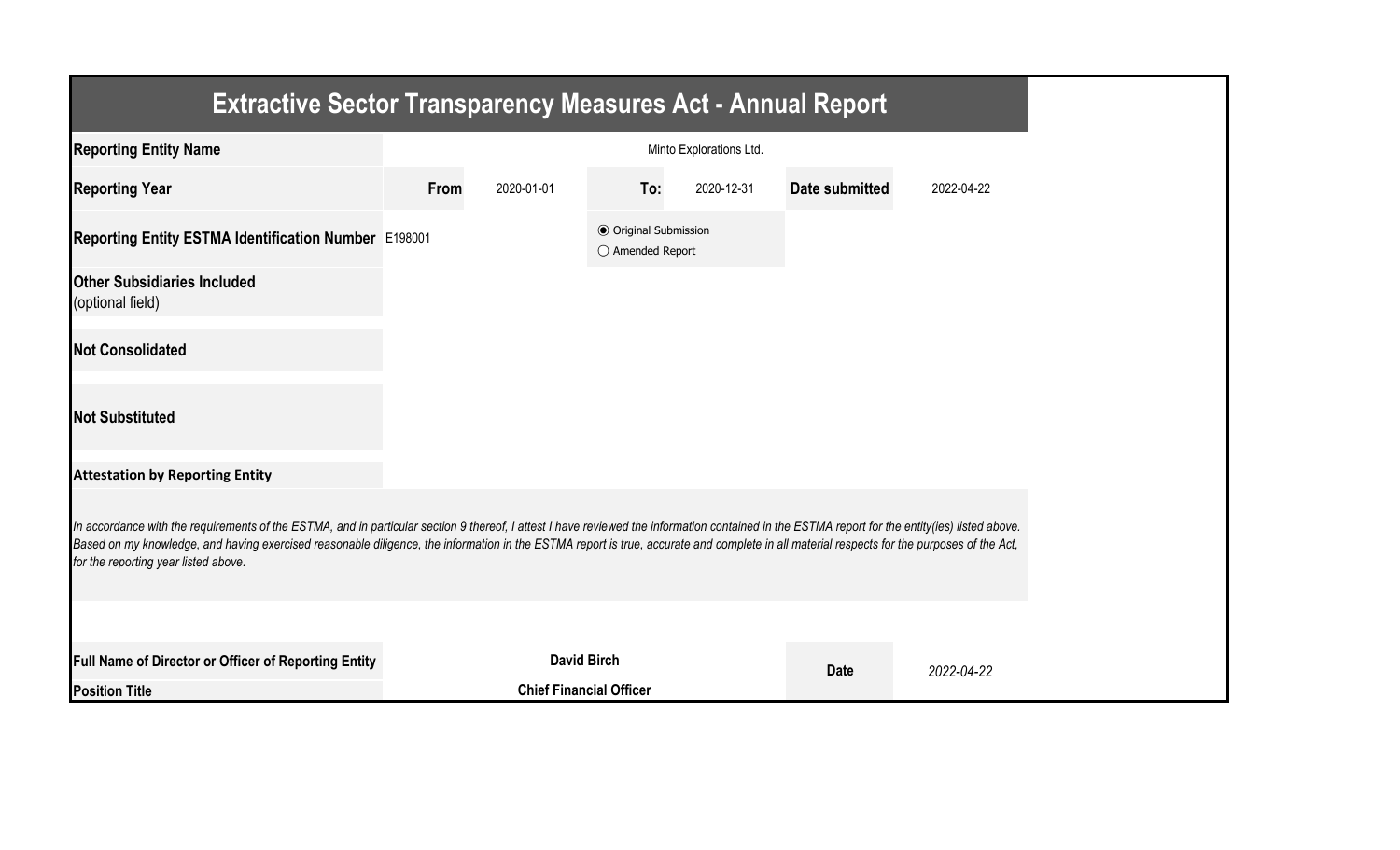| Extractive Sector Transparency Measures Act - Annual Report                                                                                                                      |                          |                                                                                 |                                           |            |        |                                |                |                  |                                               |                                      |                     |  |
|----------------------------------------------------------------------------------------------------------------------------------------------------------------------------------|--------------------------|---------------------------------------------------------------------------------|-------------------------------------------|------------|--------|--------------------------------|----------------|------------------|-----------------------------------------------|--------------------------------------|---------------------|--|
| <b>Reporting Year</b><br><b>Reporting Entity Name</b><br><b>Reporting Entity ESTMA</b><br><b>Identification Number</b><br><b>Subsidiary Reporting Entities (if</b><br>necessary) | From:                    | 2020-01-01                                                                      | To:<br>Minto Explorations Ltd.<br>E198001 | 2020-12-31 |        | Currency of the Report CAD     |                |                  |                                               |                                      |                     |  |
|                                                                                                                                                                                  | <b>Payments by Payee</b> |                                                                                 |                                           |            |        |                                |                |                  |                                               |                                      |                     |  |
| Country                                                                                                                                                                          | Payee Name <sup>1</sup>  | Departments, Agency, etc<br>within Payee that Received<br>Payments <sup>2</sup> | Taxes                                     | Royalties  | Fees   | <b>Production Entitlements</b> | <b>Bonuses</b> | <b>Dividends</b> | Infrastructure<br><b>Improvement Payments</b> | <b>Total Amount paid to</b><br>Payee | Notes <sup>34</sup> |  |
| Canada - Yukon                                                                                                                                                                   | Government of Yukon      |                                                                                 | 287,369                                   |            |        |                                |                |                  |                                               | 287,369                              |                     |  |
| Canada - Yukon                                                                                                                                                                   | Selkirk First Nation     |                                                                                 |                                           | 598,623    | 35,000 |                                |                |                  |                                               | 633,623                              |                     |  |
|                                                                                                                                                                                  |                          |                                                                                 |                                           |            |        |                                |                |                  |                                               |                                      |                     |  |
|                                                                                                                                                                                  |                          |                                                                                 |                                           |            |        |                                |                |                  |                                               |                                      |                     |  |
|                                                                                                                                                                                  |                          |                                                                                 |                                           |            |        |                                |                |                  |                                               |                                      |                     |  |
|                                                                                                                                                                                  |                          |                                                                                 |                                           |            |        |                                |                |                  |                                               |                                      |                     |  |
|                                                                                                                                                                                  |                          |                                                                                 |                                           |            |        |                                |                |                  |                                               |                                      |                     |  |
|                                                                                                                                                                                  |                          |                                                                                 |                                           |            |        |                                |                |                  |                                               |                                      |                     |  |
|                                                                                                                                                                                  |                          |                                                                                 |                                           |            |        |                                |                |                  |                                               |                                      |                     |  |
|                                                                                                                                                                                  |                          |                                                                                 |                                           |            |        |                                |                |                  |                                               |                                      |                     |  |
|                                                                                                                                                                                  |                          |                                                                                 |                                           |            |        |                                |                |                  |                                               |                                      |                     |  |
|                                                                                                                                                                                  |                          |                                                                                 |                                           |            |        |                                |                |                  |                                               |                                      |                     |  |
|                                                                                                                                                                                  |                          |                                                                                 |                                           |            |        |                                |                |                  |                                               |                                      |                     |  |
|                                                                                                                                                                                  |                          |                                                                                 |                                           |            |        |                                |                |                  |                                               |                                      |                     |  |
|                                                                                                                                                                                  |                          |                                                                                 |                                           |            |        |                                |                |                  |                                               |                                      |                     |  |
|                                                                                                                                                                                  |                          |                                                                                 |                                           |            |        |                                |                |                  |                                               |                                      |                     |  |
|                                                                                                                                                                                  |                          |                                                                                 |                                           |            |        |                                |                |                  |                                               |                                      |                     |  |
|                                                                                                                                                                                  |                          |                                                                                 |                                           |            |        |                                |                |                  |                                               |                                      |                     |  |
|                                                                                                                                                                                  |                          |                                                                                 |                                           |            |        |                                |                |                  |                                               |                                      |                     |  |
|                                                                                                                                                                                  |                          |                                                                                 |                                           |            |        |                                |                |                  |                                               |                                      |                     |  |
|                                                                                                                                                                                  |                          |                                                                                 |                                           |            |        |                                |                |                  |                                               |                                      |                     |  |
|                                                                                                                                                                                  |                          |                                                                                 |                                           |            |        |                                |                |                  |                                               |                                      |                     |  |
| <b>Additional Notes:</b>                                                                                                                                                         |                          |                                                                                 |                                           |            |        |                                |                |                  |                                               |                                      |                     |  |